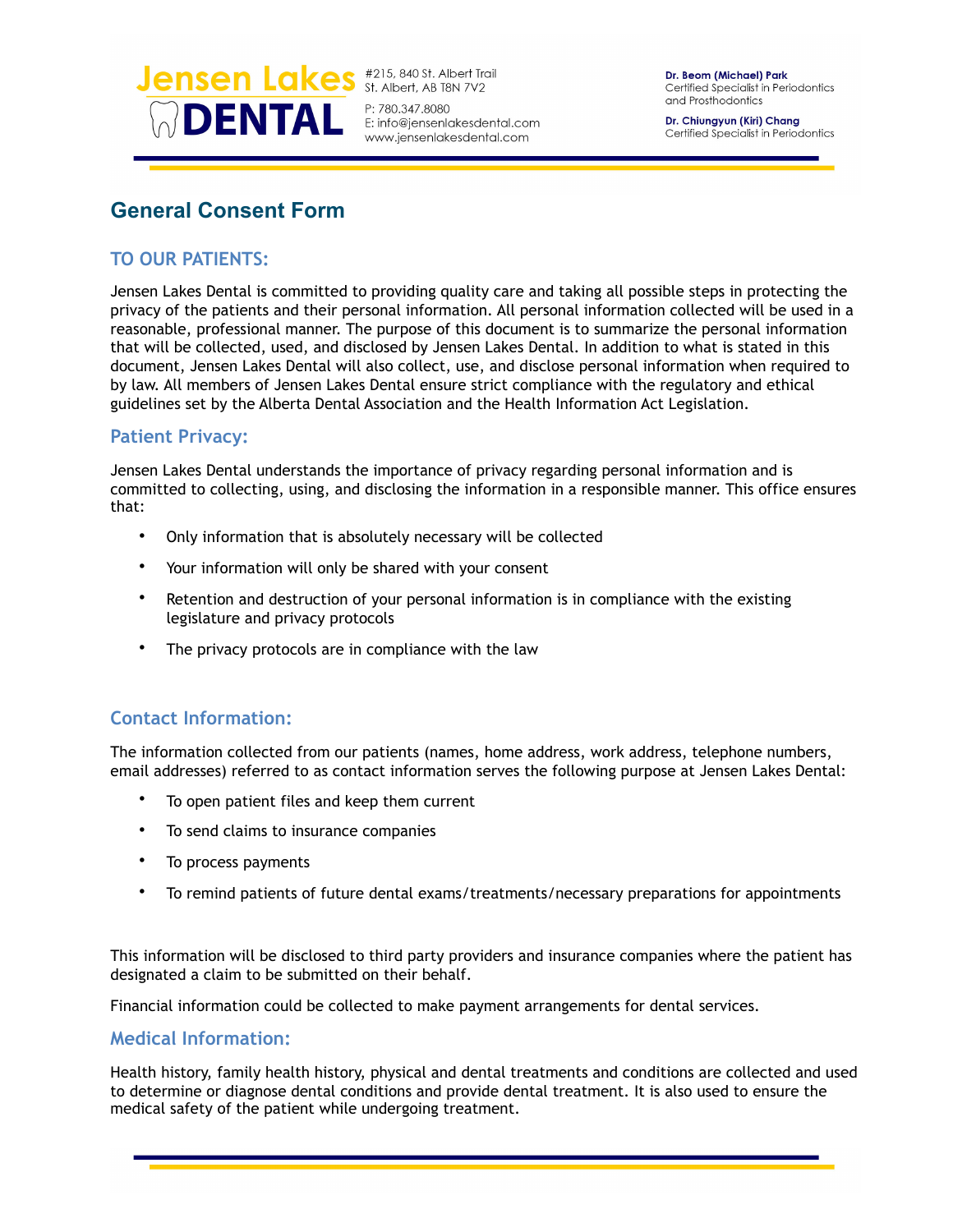

P: 780.347.8080 E: info@jensenlakesdental.com www.jensenlakesdental.com

Dr. Chiungyun (Kiri) Chang Certified Specialist in Periodontics

The disclosure of medical information could happen if:

- Jensen Lakes Dental is submitting an insurance claim on the patient's behalf
- The patient consents to getting a second opinion from another dentist or specialist
- The patient consents to being referred to another dentist or specialist
- The patient has been referred to Jensen Lakes Dental by a physician or non-dental specialist

Dentists are regulated by the Alberta Dental Association and College which regulates the records and interviews staff as part of their office regulatory activities for the benefit of public interest.

### **Photography/Radiography:**

Standard headshots, videos, and intra-oral photography/radiography are all used as a part of the Jensen Lakes Dental routine examination process. These portions of the exam are utilized in the following ways:

- By Jensen Lakes Dental and any other of the patient's health care providers for diagnosis
- Patient Education (the visualization of every step of the process, further understanding of what is being treated, and treatment progression)
- Aiding in treatment planning (so dental team members can visualize the patient's teeth while working on the patient's case while the patient isn't in the office)
- To share with other health care professionals or at lectures (with identifying features removed) to scientific or medical audiences for educational purposes

# **Sterilization**

Jensen Lakes Dental takes the control of infection extremely seriously and has therefore made every effort to obtain and use the best sterilization machines/services as possible which meet and/or exceed the regulations set forth by the Alberta Dental Associate and College.

### **Treatment Planning**

Jensen Lakes Dental works hard in order to provide the patient with a personalized dental treatment plan that is best-suited for the patient's needs. The treatment cost estimates given to you in your treatment plan will be honored for 90 days from the date the treatment plan was presented. Beyond this time period costs are subject to change.

#### **Payment/Insurance**

For your convenience, Jensen Lakes Dental is able to direct bill on the patient's behalf. As Jensen Lakes Dental is a third party, in order to take on the responsibility of direct billing we require to keep a copy of your insurance card information on file as well as all Patient Information to be fully completed and